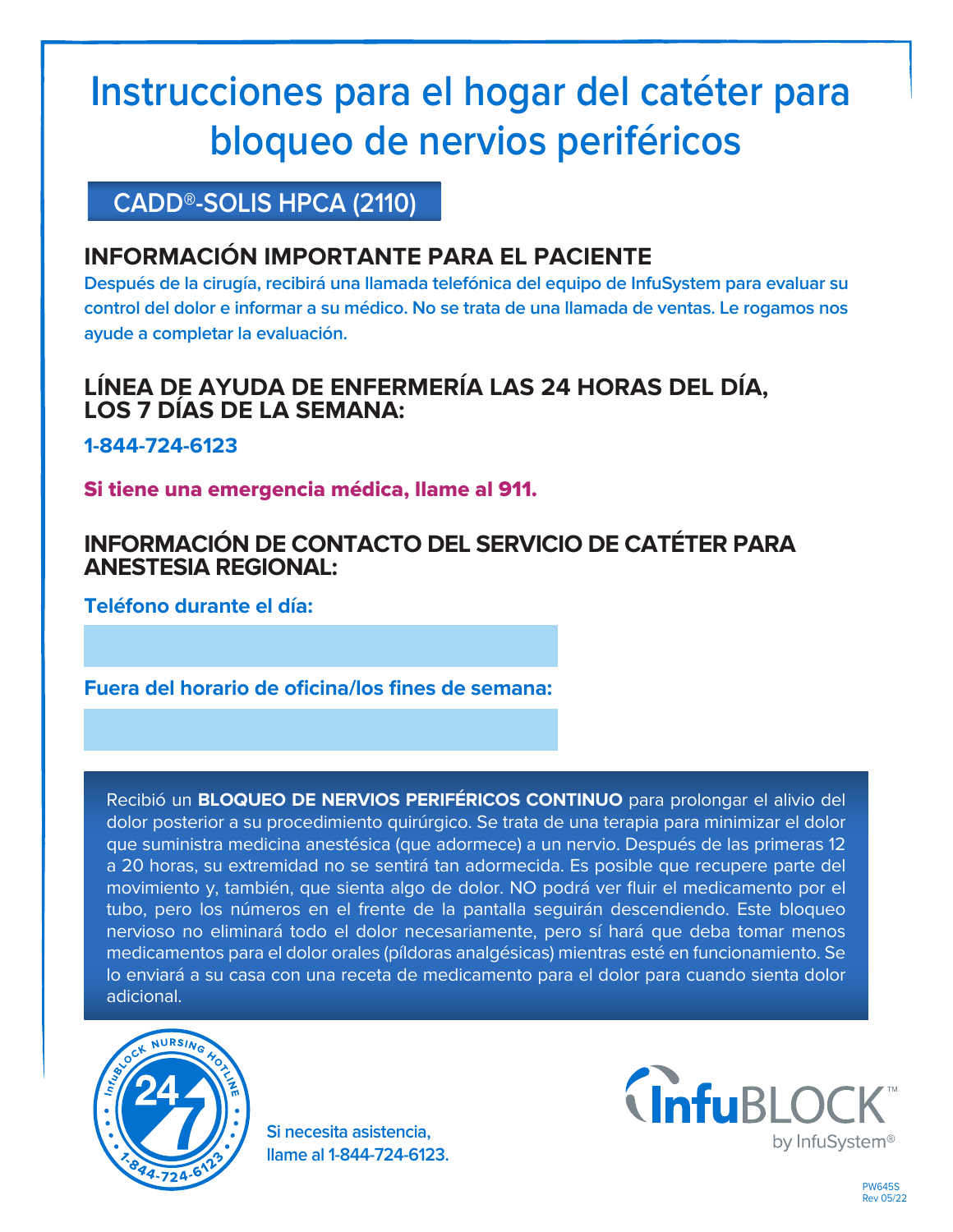## **1. INFORMATION FOR INFUSION PUMP DAILY USE:**

- Do not get pump wet. Do not shower; you may sponge bathe.
- The pump automatically gives you a continuous amount of medication through the tiny tubing to keep your nerve numb. Periodically you will hear a single buzz as the medication is released.
- Take care not to pull on tubing or it will dislodge from targeted nerve site.
- The screen of the pump should be viewable through the window on your carrying case. The pump screen will be blank. To light the screen, press the select button.
- Once screen is lit, you will see **"HOME"** and the pump information on the screen.
- The green stripe at the top will have the word **"RUNNING"** displayed on it.
- Begin taking your pain medications as directed by your physician at the first sign of discomfort.

## **2. USING THE INFUSION PUMP DOSE BUTTON (IF DOCTOR ORDERED):**

- Once you have pressed the PCA dose button, an extra dose will be given. You will hear a series of buzzes as the pump gives the additional dose of medicine.
- The green stripe will say PCA dose.
- If you press the dose button and a dose is not able to be given, you will not be permitted an additional dose. The display will say **"PCA dose not available. Currently locked out"**.

#### **3. PUMP ALARMS: ALL ALARMS WILL SHOW A MESSAGE ON THE PUMP SCREEN. BELOW ARE TIPS TO RESOLVE.**

- **Downstream Occlusion:** Check for kink in tubing and check to see if white tubing clamp is open.
- **Single Beep Every 5 Minutes:** Check screen, is pump stopped? The screen will be red. To start, press and **Start/Stop** button and then press **"YES"** to start the pump.
- **Low Battery:** Battery power is low, Press "Acknowledge" and call for assistance to change batteries.
- **Reservoir Volume Low:** Pump is almost finished, (30 45 minutes left). Screen is red. Press **"Acknowledge"** to stop alarm.
- **Reservoir Volume is Zero:** Pump Stopped. Screen is red. Press **"Acknowledge"** to stop alarm. Press **ON/OFF** button side of pump, press **"YES"** to power down.

### **4. END OF INFUSION:**

- You will have the infusion system at home for two or three days.
- The pump will alarm reservoir volume low (low volume) when there is 5 mL (about 30 45 min.) left in your pump. Once volume is completed, the pump will alarm: Reservoir volume zero, Press **"Acknowledge"** to stop alarm, press **ON/OFF** button on side of pump, press **"YES"** to power down.

## **5. TO REMOVE THE CATHETER:**

If you have been instructed to remove your catheter, follow the discharge instructions for catheter removal.



**Si necesita asistencia, llame al 1-844-724-6123.**